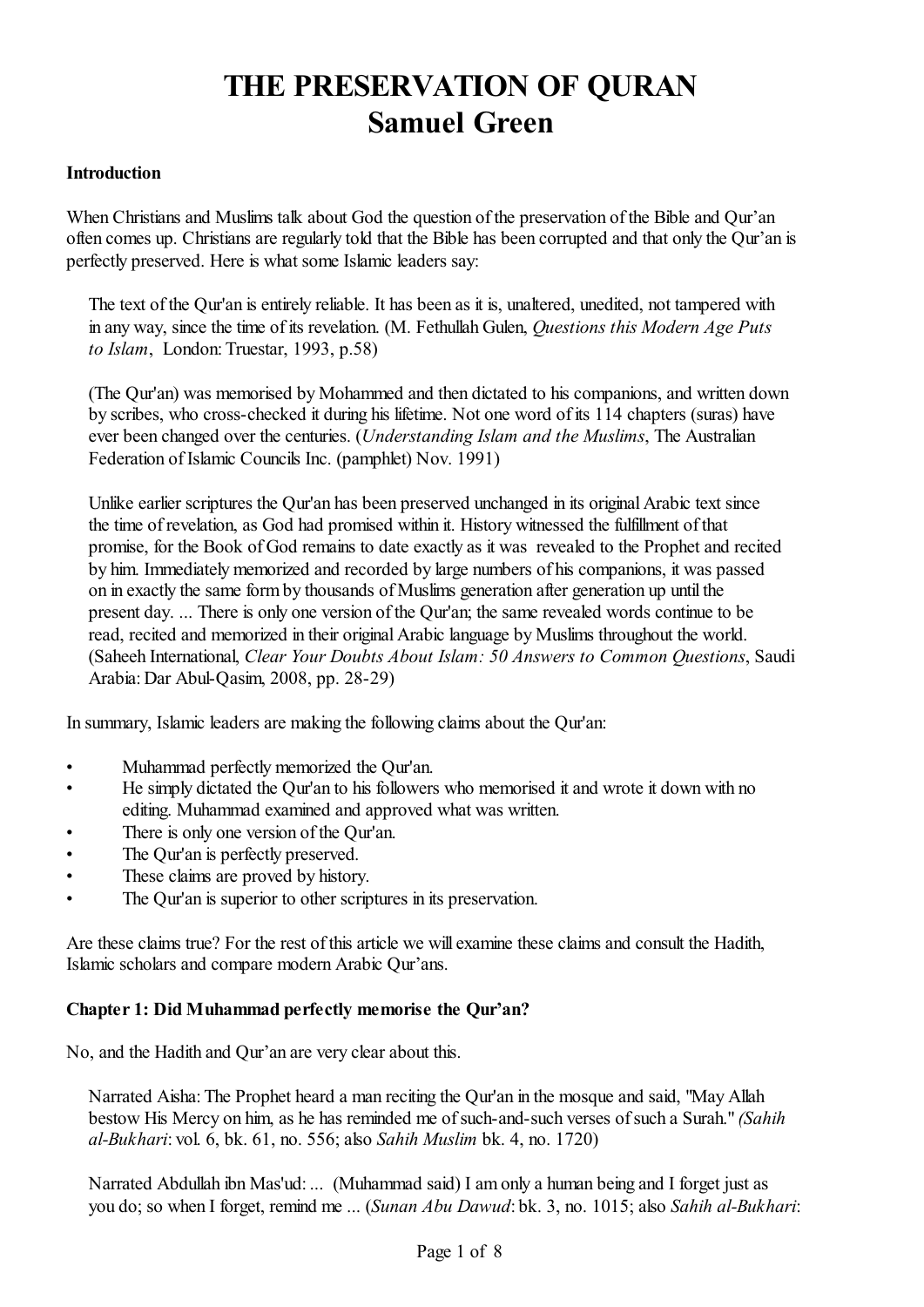vol. 1, bk. 8, no. 394)

We will make you recite, [O Muhammad], and you will not forget, except what Allah should will ... (Qur'an 87:6-7, Saheed International)

We do not abrogate a verse or cause it to be forgotten except that We bring forth [one] better than it or similar to it ... (Qur'an 2:106, Saheed International)

Therefore Muslim leaders are exaggerating when they say Muhammad memorised the Qu'ran perfectly.

## **Chapter 2: Did Muhammad simply recite the Qur'an with no editing?**

Again the answer is no. The Hadith is very clear that sometimes Muhammad would say a verse and then say it again with an edited version.

Narrated Al-Bara: There was revealed:

"Not equal are those believers who sit (at home) and those who strive and fight in the cause of Allah." (Qur'an 4.95)

The Prophet said, "Call Zaid for me and let him bring the (writing) board, the inkpot and the scapula bone (the pen) ..." Then he said, "Write: 'Not equal are those Believers who sit...'", and at that time 'Amr bin Um Maktum, the blind man was sitting behind the Prophet. He said, "O Allah's Apostle! What is your order for me (as regards the above verse) as I am a blind man?" So, instead of the above verse, the following verse was revealed:

"Not equal are those believers who sit (at home) except those who are disabled and those who strive and fight in the cause of Allah." (Qur'an 4.95)

(*Sahih al-Bukhari*: vol. 6, bk. 61, no. 512; also *Sahih Muslim*: bk. 20, no. 4676-4677)

Here we see verse 4:95 being edited to now include "except those who are disabled". This type of change happened so often to the Qur'an that the Meccans used it as a reason to reject Muhammad.

And when We exchange a verse in the place of another verse - and God knows very well what he is sending down - they (the Meccans) say (to Muhammad), "Thou art a mere forger!" (Qur'an 16:101, Arberry)

Therefore, when Muslim leaders say the Qur'an was simply recited by Muhammad and then written down they are wrong. The Islamic history shows that sometimes verses were edited to their final form.

## **Chapter 3: Did Muhammad have one version of the Qur'an?**

Again the answer is no. The Hadith records that Muhammad allowed different versions of the Qur'an.

Narrated Umar bin Al-Khattab:I heard Hisham bin Hakim reciting Surat Al-Furqan during the lifetime of Allah's Apostle and I listened to his recitation and noticed that he recited in several different ways which Allah's Apostle had not taught me. I was about to jump over him during his prayer, but I controlled my temper and when he had completed his prayer, I put his upper garment around his neck and seized him by it and said, "Who taught you this Surat which I heard you reciting ?" He replied, "Allah's Apostle taught it to me". I said, "You have told a lie, for Allah's Apostle taught it to me in a different way from yours". So I dragged him to Allah's Apostle and said, "I heard this person reciting Surat Al-Furqan in a way which you haven't taught me!". On that Allah's Apostle said, "Release him (Umar) recite, O Hisham!" Then he recited in the same way I heard him reciting. Then Allah's Apostle said, "It was revealed in this way", and added, "Recite, O Umar", I recited it as he had taught me. Allah's Apostle then said, "It was revealed in this way this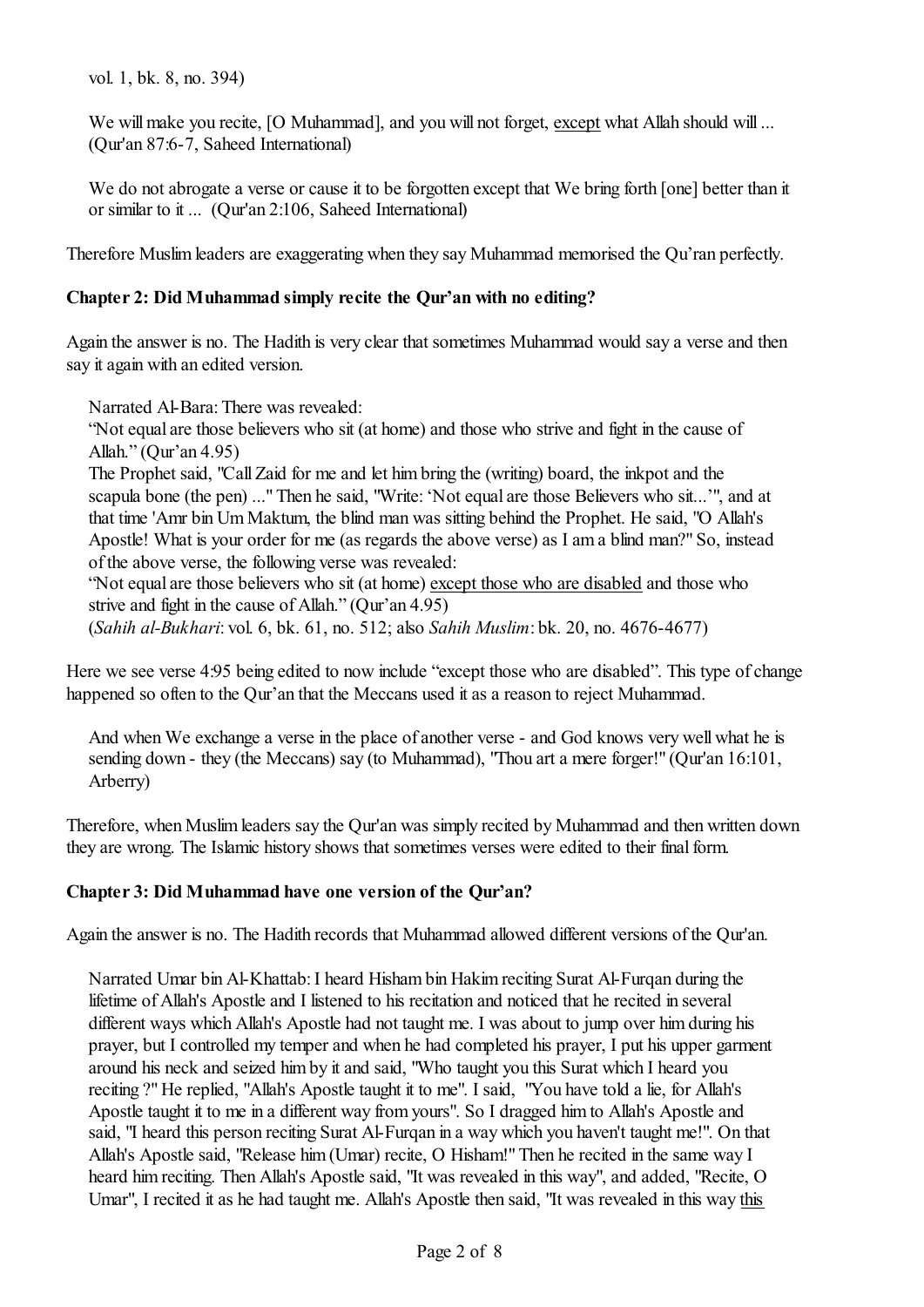Qur'an has been revealed to be recited in seven different ways, so recite ofit whichever is easier for you." (*Sahih al-Bukhari*: vol. 6, bk. 61, no. 514)

Narrated Ibn Mas'ud: I heard a person reciting a (Quranic) verse in a certain way, and I had heard the Prophet reciting the same verse in a different way. So I took him to the Prophet and informed him of that but I noticed the sign of disapproval on his face, and then he said, "Both of you are correct, so don't differ, for the nations before you differed, so they were destroyed." (*Sahih al-Bukhari*: vol. 4, bk. 56, no. 682)

Umar bin Al-Khattab and Hisham bin Hakim were from the same tribe, therefore, this difference was not just a matter of dialect. Muslim leaders are exaggerating when they say there is only one version of the Qur'an. Fromthe very beginning there were several versions.

# **Chapter 4: Was the Qur'an collected into one book under Muhammad's supervision?**

No. It was his companions who did this. They gathered together material from various sources.

Narrated Zaid bin Thabit: ... Therefore I (Umar) suggest, you (Abu Bakr) order that the Qur'an be collected." I said to 'Umar, "How can you do something which Allah's Apostle did not do?" ... Abu Bakr kept on urging me to accept his idea until Allah opened my chest for what He had opened the chests of Abu Bakr and 'Umar. So I started looking for the Qur'an and collecting it from (what was written on) palmed stalks, thin white stones and also fromthe men who knew it by heart, till I found the last verse of Surat At-Tauba (Repentance) with Abi Khuzaima Al-Ansari, and I did not find it with anybody other than him. ... (*Sahih al-Bukhari*: vol. 6, bk. 61, no. 509)

And Muhammad's companions had to discuss among themselves what parts of what Muhammad said were Qur'anic.

Ibn Abbas reported Allah's Messenger (may peace be upon him) as saying: "If there were for the son of Adam a valley full of riches, he would long to possess another one like it, and the son of Adam does not feel satisfied but with dust." And "Allah returns to him who returns (to him). Ibn Abbas said: I do not know whether it is from the Qur'an or not; and in the narration transmitted by Zuhair it was said: I do not know whether it is from the Qur'an, and he made no mention of Ibn Abbas. (Sahih Muslim: bk. 5, no. 2285)

## **Chapter 5: How many collections of the Qur'an were made by the companions of Muhammad?**

There were many early collections made by the different companions of Muhammad. Each companion taught his own version to his students and these collections were not identical.

Narrated Ibrahim: The companions of 'Abdullah (bin Mas'ud) came to Abu Darda', (and before they arrived at his home), he looked for them and found them. Then he asked them,: "Who among you can recite (Qur'an) as 'Abdullah recites it?" They replied, "All of us." He asked, "Who among you knows it by heart?" They pointed at 'Alqama. Then he asked Alqama. "How did you hear 'Abdullah bin Mas'ud reciting Surat Al-Lail (The Night)?" Alqama recited:

"By the male and the female." (Qur'an 92:3)

Abu Darda said, "I testify that I heard the Prophet reciting it likewise, but these people want me to recite it:

"And by Him Who created male and female." (Qur'an 92:3)

But by Allah, I will not follow them." (*Sahih al-Bukhari*: vol. 6, bk. 60, no. 468; also *Sahih Muslim*: bk. 4, no. 1799-1802)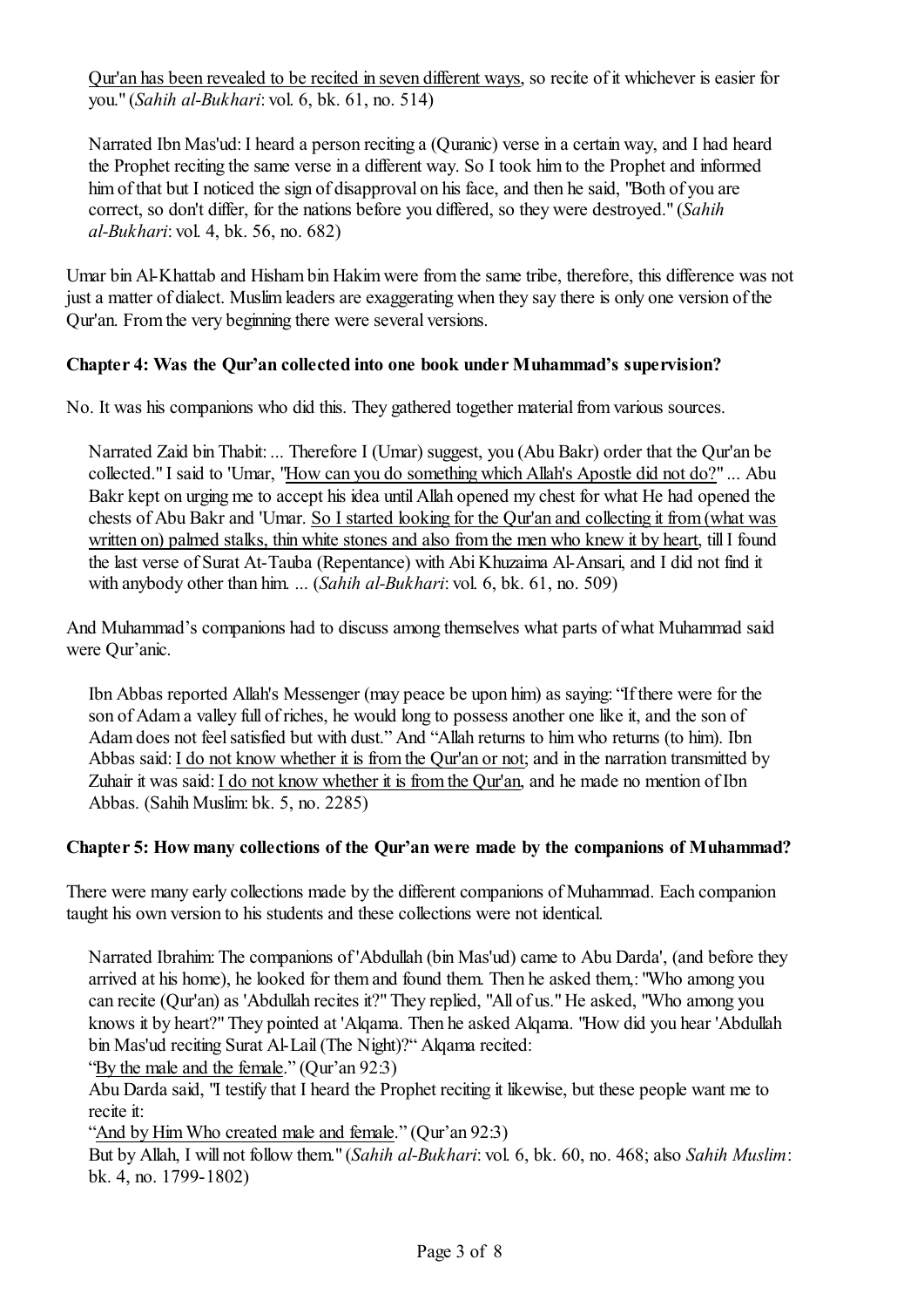This hadith shows two groups of Muslims arguing over a verse in the Qur'an. One group had learned the Qur'an fromAbdullah ibn Mas'ud while the other group from another companion of Muhammad. As you can see the difference was not a matter of dialect but words. We see this again with Ubayy ibn Ka'b.

Narrated Ibn Abbas: Umar said, "Ubayy was the best of us in the recitation (of the Qur'an) yet we leave (out) some of what he recites". Ubayy says, "I have taken it from the mouth of Allah's Apostle and will not leave for anything whatever". ... (Qur'an 2:106). (*Sahih al-Bukhari*: vol. 6, bk. 61, no. 527)

Just as several of the disciples of Jesus recorded the Gospel (Matthew, Mark, Luke and John) so too several of Muhammad's companions recorded the Qur'an. In the early years of Islam there were synoptic Qur'ans.

These different Qur'ans were a subject of study for early Islamic scholars. The Arabic librarian, Ibn Abi Ya'qub al-Nadim, made a famous catalogue of all the books in Arabic in the year 375 A.H./987 A.D. He records seven books which dealt with this topic.

Books Composed about Discrepancies of the [Qur'anic] Manuscripts

- 1. "The Discrepancies between the Manuscripts of the People of al-Madinah, al-Kufah, and
- al-Basrah" according to al-Kisa'i.
- 2. Book of Khalaf, "Discrepancies of the Manuscripts".
- 3. "Discrepancies of the People of al-Kufah, al-Basrah, and Syria concerning the Manuscripts", by al-Farra.
- 4. "Discrepancies between the Manuscripts" by Abu Da'ud al-Sijistani.
- 5. Book of al-Mada'ini about the discrepancies between the manuscripts and the compiling ofthe Qur'an.
- 6. "Discrepancies between the Manuscripts of Syria, al-Hijaz, and al-Iraq", by Ibn `Amir al-Yahsubi.

7. Book of Muhammad ibn `Abd al-Rahman al-Isbahani about discrepancies of the manuscripts. (Al-Nadim, *The Fihrist of al-Nadim - A Tenth Century survey of Muslim Culture*, p. 79)

These synoptic Qur'ans had the following differences:

- Different numbers of surahs.
- Surahs were arranged differently.
- Different words for the same verse.

(C)oncerning the arrangement of the Qur'an in the manuscript of Abd Allah ibn Mus'ad, Al-Fadl ibn Shadhan said, "I found in a manuscript of`Abd Allah ibn Mas'ud the surahs of the Qur'an in accordance with the following (different) sequence ... These are one hundred and ten surahs. (Al-Nadim, p. 53)

One of our reliable friends has informed us, saying that the composition of the surahs according to the reading of Ubayy ibn Ka'b is in a village called Qariyat al-Ansar, two parasangs from al-Basrah, where in his home Muhammad ibn Abd al-Malik al-Ansari showed us a Our'anic manuscript, saying, "This is the copy of Ubayy Which we have, handed down from our fathers." I looked into it and ascertained the headings of the surahs, the endings of the revelations, and the numbers of verses. ... one hundred and sixteen surahs. (Al-Nadim, pp. 58-61)

Abdullah ibn Mas'ud's version of the Qur'an did not have surahs 1, 113 or 114, that is, there were no du'a prayers. Ubayy ibn Ka'b's Qur'an is reported to have these two extra surahs.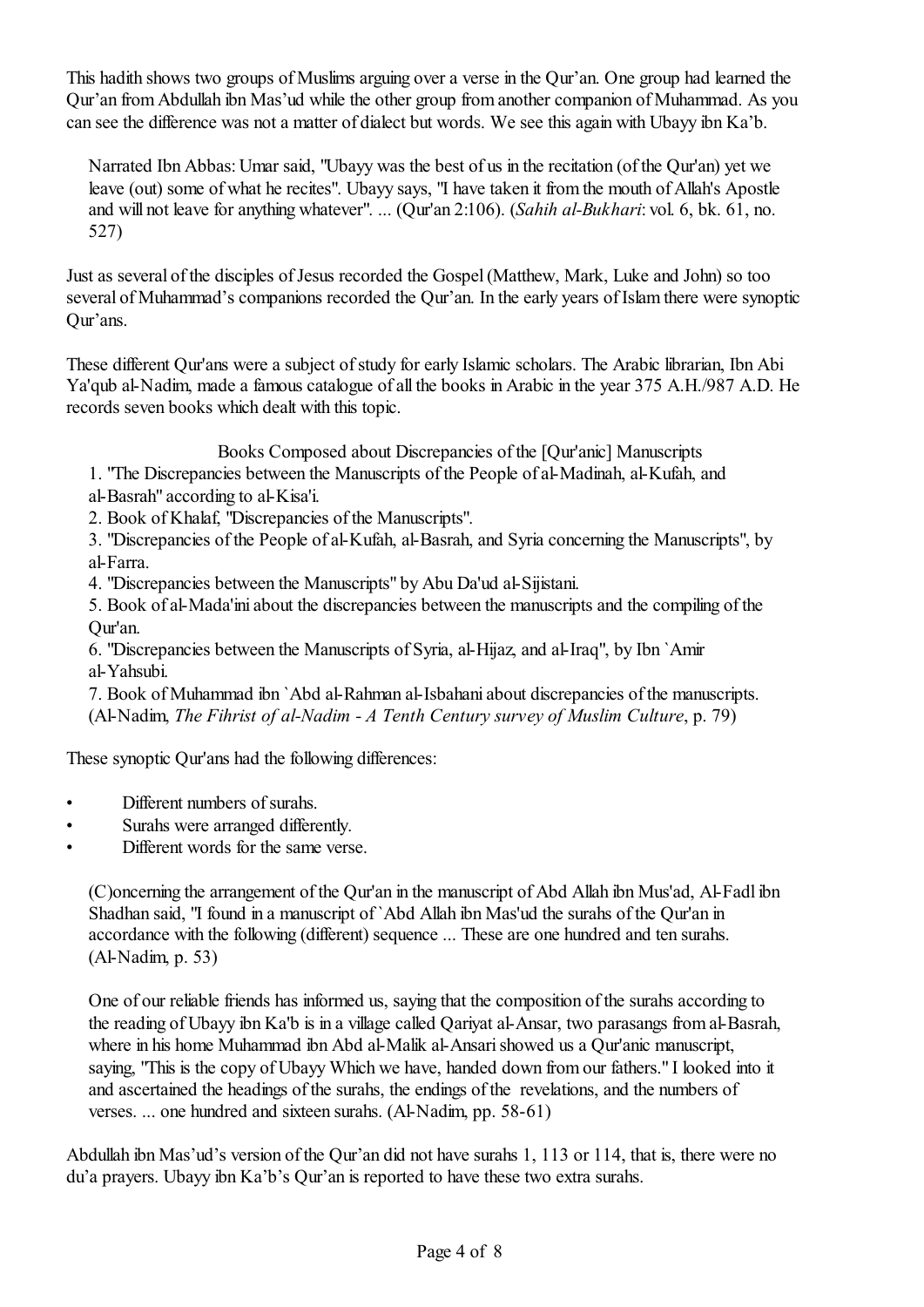Surah 115 al-Khal: O Allah, we seek your help and ask your forgiveness, and we praise you and we don't disbelieve in you. We separate from and leave who sins against you.

Surah 116 al-Hafd: O Allah we worship you and to you we pray and prostrate and to you we run and hasten to serve you. We hope for your mercy and fear your punishment. Your punishment will surely reach the disbelievers. (Ahmed von Denffer, *`Ulum al Qur'an*, Leicester: The Islamic Foundation, 1985, p. 48)

Some remnants of these different early Qur'ans have recently been discovered.

The San'ani specimens are, however, not only proofs of their existence, but allow for the hypothesis that even more arrangements were in use which differed from the official sequence as well as from those reported to go back to Ibn Mas'ud and Ubayy. In one case, the end of Surah 26 is followed by the beginning of Surah 37 (on the same page, of course!), which corresponds exactly with the leap reported about Ibn Mas'ud's arrangement. (Gerd-R Puin, "Observations on the Early Qur'an Manuscripts in San`a'", in *The Qur'an as Text*, ed. Stefan Wild, Leiden: Brill, 1996, p. 111)

The main significance of the San'a 1 (Standford 07) manuscript is that its lower text does not belong to this Utmanic textual tradition. In this sense, it is "non-Utmanic." It belongs to some other textual tradition which is designated here as C-1. (Behnam Sadeghi and Uwe Bergmann, "The Codex of a Companion of the Prophet and the Qur?an of the Prophet", *Arabica* 57, 2010, p. 344)

# **Chapter 6: What happened to all of these early different Qur'ans?**

These early synoptic Qur'ans were not preserved. The differences between these Qur'ans led to arguments.

"The Syrians," we are told, "contended with the `Iraqis, the former following the reading of Ubayy ibn Ka`b, the latter that of `Abd Allah ibn Mas'ud, each accusing the other of unbelief" (Labib as-Said, *The Recited Koran: A History of the First Recorded Version*, tr. B. Weis, et al., Princeton, New Jersey: The Darwin Press, 1975, p. 23)

The third caliph, Uthman solved this political problemby authorising one version of the Qur'an and destroying the others.

Narrated Anas bin Malik: Hudhaifa bin Al-Yaman came to Uthman at the time when the people (Muslims) of Syria and the people of Iraq were waging war to conquer Armenia and Azarbaijan. Hudhaifa was afraid of their (the people of Syria and Iraq) differences in the recitation of the Qur'an, so he said to 'Uthman, "O chief of the Believers! Save this nation before they differ about the Book (Quran) as Jews and the Christians did before." So 'Uthman sent a message to Hafsa saying, "Send us the manuscripts of the Our'an so that we may compile the Our'anic materials in perfect copies and return the manuscripts to you." Hafsa sent it to 'Uthman. 'Uthman then ordered Zaid bin Thabit, 'Abdullah bin Az-Zubair, Said bin Al-As and 'AbdurRahman bin Harith bin Hisham to rewrite the manuscripts in perfect copies. 'Uthman said to the three Quraishi men, "In case you disagree with Zaid bin Thabit on any point in the Qur'an, then write it in the dialect of Quraish, the Qur'an was revealed in their tongue." They did so, and when they had written many copies, 'Uthman returned the original manuscripts to Hafsa. 'Uthman sent to every Muslim province one copy of what they had copied, and ordered that all the other Qur'anic materials, whether written in fragmentary manuscripts or whole copies, be burnt. ...(*Sahih al-Bukhari*: vol. 6, bk. 61, no. 510)

This is how there came to be one Qur'an today; the other versions made by the companions of Muhammad were destroyed. A simple comparison would be if the early Christians destroyed the Gospel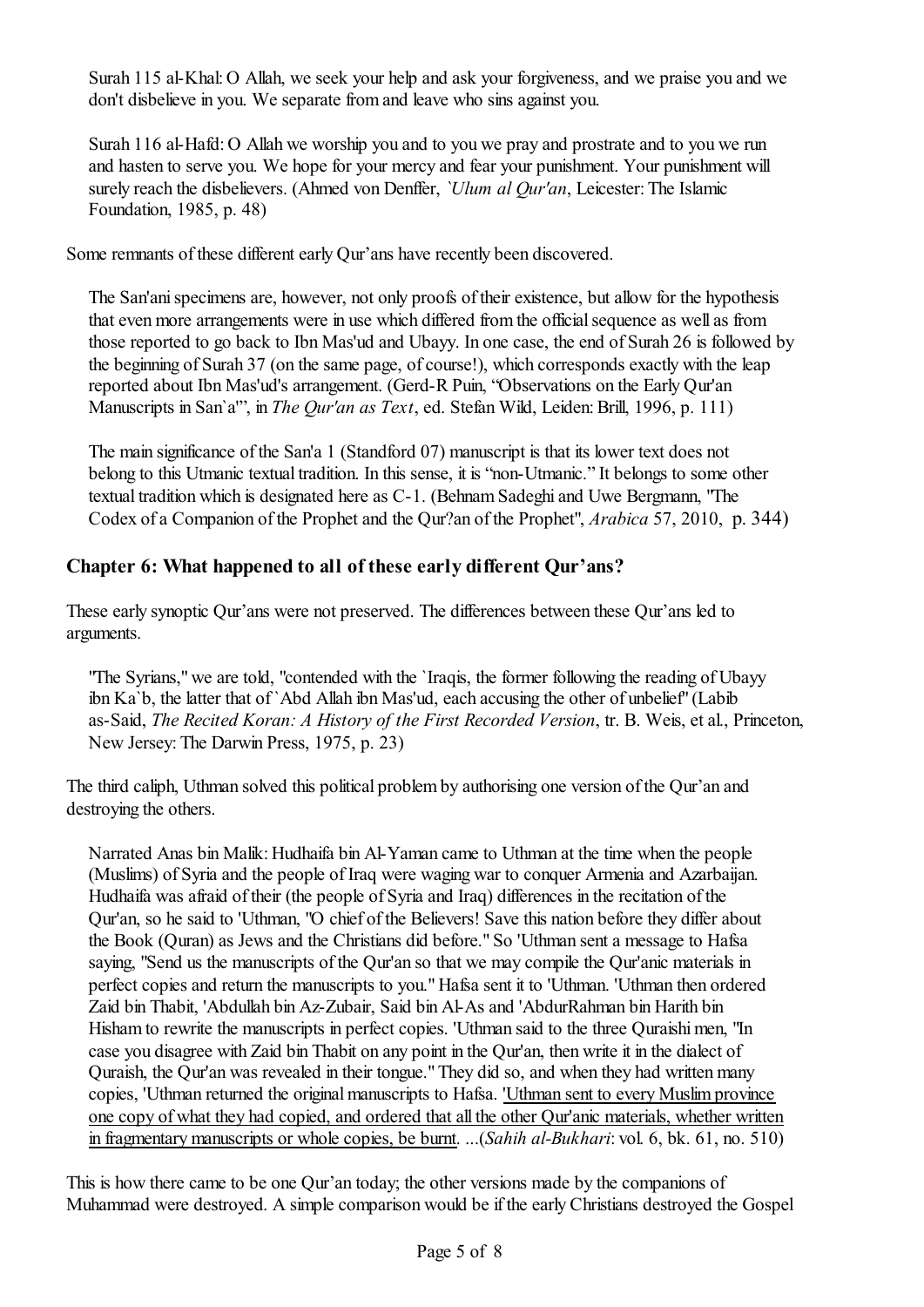according to Mark, Luke and John and just kept Matthew. It may make things simpler but Christianity is richer for having preserved all of these books and Islamis poorer for destroying the testimony of these companions of Muhammad.

## **Chapter 7: Did all of the companions of the Muhammad agree with Uthman's actions?**

Again no, in particular Abdullah ibn Mas'ud objected to Uthman's actions. Abdullah ibn Mas'ud was one of the great reciters of the Our'an.

Narrated Masruq: ... I heard the Prophet saying, "Take (learn) the Qur'an from four (men): `Abdullah bin Masud, Salim, Mu'adh and Ubai bin Ka'b." (*Sahih al-Bukhari*: vol. 6, bk. 61, no. 521)

He even recited the Qur'an to Muhammad.

Narrated Abdullah bin Masud: The Prophet said to me, "Recite Quran to me." I said to him. "Shall I recite (it) to you while it has been revealed to you?" He said, "I like to hear it from another person." (*Sahih al-Bukhari*: vol. 6, bk. 61, no. 576)

However, when Uthman made his version of the Qur'an Abdullah ibn Mas'ud was not consulted. Abdullah was angry about this and also angry that Uthman wanted him to destroy his version ofthe Qur'an. Abdullah told his students to hide their Qur'ans from Uthman.

'Abdullah (b. Mas'ud) reported that he said to his companions to conceal their copies of the Qur'an and further said: He who conceals anything he shall have to bring that which he had concealed on the Day of Judgment, and then said: After whose mode ofrecitation do you command me to recite? I in fact recited before Allah's Messenger (may peace be upon him) more than seventy chapters of the Qur'an and the Companions of Allah's Messenger (may peace be upon him) know it that I have better understanding of the Book of Allah (than they do), and if I were to know that someone had better understanding than I, I would have gone to him. Shaqiq said: I sat in the company of the Companions of Muhammad (may peace be upon him) but I did not hear anyone having rejected that (that is, his recitation) or finding fault with it. (*Sahih Muslim*: bk. 31, no. 6022; also *Sahih al-Bukhari*: vol. 6, bk. 61, no. 522)

Az-Zuhri also narrated that Abdullah Ibn Mas'oud became upset because he was not chosen to copy the Qur'an. He said, "Oh you Muslims, how can I not be chosen ... Ibn Mas'oud also said, "Oh people of Iraq! Hide your Qurans in your homes (fromUthman)." (*Sunan Al-Tirmithi*, Dar Al-Kotob Al-ilmiyah, 2008, vol. 4, no. 3105, p. 134; also Ibn Sa'd, *Kitab Al-Tabaqat Al-Kabir*, vol. 2 p. 444)

Therefore not all the companions of Muhammad agreed with Uthman's actions but Uthman was able to enforce his decision and so these other early Qur'ans were destroyed. Thus today we only have the Uthmanic Qur'an.

# **Chapter 8: Is the Uthmanic Qur'an complete?**

Again the answer is no. There is able evidence throughout the Hadith of authentic Qur'anic material not included in Uthman's Qur'an.

... We used to recite a surah which resembled in length and severity to (Surah) Bara'at (surah 9). I have, however, forgotten it with the exception of this which I remember out of it: "If there were two valleys full of riches, for the son of Adam, he would long for a third valley, and nothing would fill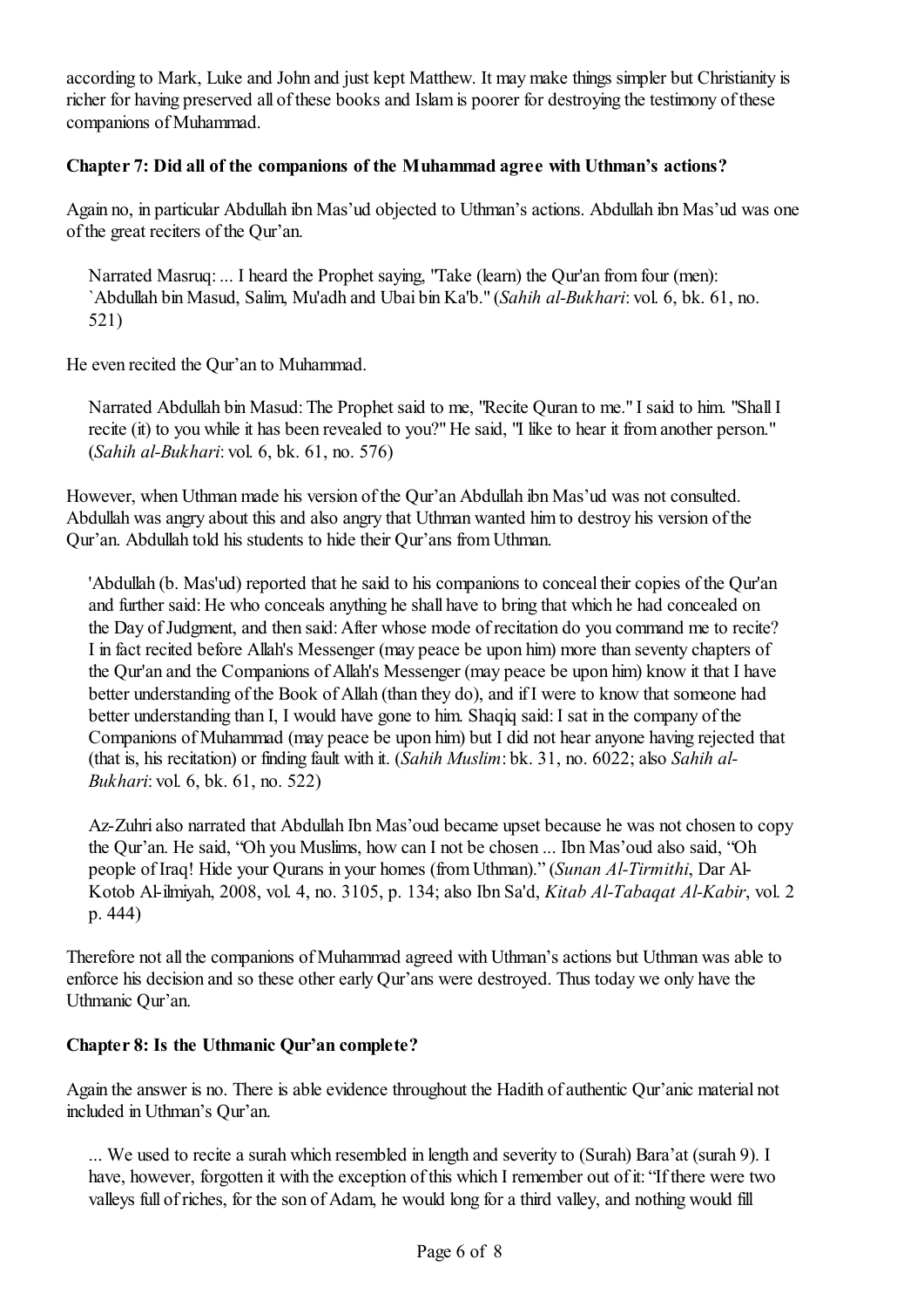the stomach of the son of Adam but dust" ... (*Sahih Muslim*, bk. 5, no. 2286)

... Allah sent Muhammad (saw) with the Truth and revealed the Holy Book to him, and among what Allah revealed, was the verse of the Rajam (the stoning of married persons, male and female, who commit adultery) and we did recite this verse and understood and memorized it. Allah's Apostle (saw) did carry out the punishment of stoning and so did we after him. I am afraid that after a long time has passed, somebody will say, 'By Allah, we do not find the verse of the Rajam in Allah's Book', and thus they will go astray by leaving an obligation which Allah has revealed. (*Sahih al-Bukhari*, vol. 8, bk. 82, no. 817)

This surah about the son of Adam and the verse about stoning for adultery are not in the Uthmanic Qur'an which is the modern Qur'an.

# **Chapter 9: Are all the ancient Uthmanic Qur'an manuscripts identical to the modern Qur'an?**

No, see answering-islam.org/PQ/A1.htm#AppendA for a comprehensive study of one such manuscript.

# **Chapter 10: Are all Arabic Qur'ans used in the world today identical?**

Again no. When Uthman made his Qur'an the Arabic script did not include the vowel markings or the dots used to distinguish between certain letters. This ambiguity of the text allowed the words to be formed in different ways and today there are different versions of the Uthmanic Qur'an which have the words constructed differently.

There are ten such different Qur'ans accepted today. The two main versions (qira'at) are the Qur'an according to Imam Hafs (the most common) and the Qur'an according to Imam Warsh (North Africa). Here are two examples of their differences.

| The Qur'an According to Imam Hafs | The Qur'an According to Imam Warsh |
|-----------------------------------|------------------------------------|
|                                   | $1 - \sum_{\text{vquLuna}}^9$      |
| you (plural) say $2:140$          | $\ldots$ they say $\ldots$         |

There are different letters at the beginning of these words. This difference changes the meaning from "you" to "they".

| The Qur'an According to Imam Hafs                                                                                                              | The Qur'an According to Imam Warsh |
|------------------------------------------------------------------------------------------------------------------------------------------------|------------------------------------|
| $\sqrt{16}$ qaala                                                                                                                              | $\sum_{q}$                         |
| He (Muhammad) said, "My lord knows " 21:4                                                                                                      | Say: My lord knows                 |
| The difference here changes the subject of the verb. In the Hafs Qur'an the subject is Muhammad but<br>in the Warsh Qur'an the subject is God. |                                    |

There are approximately1354 small differences between these two Qur'ans. But there is another difference between them- the Basmalah.